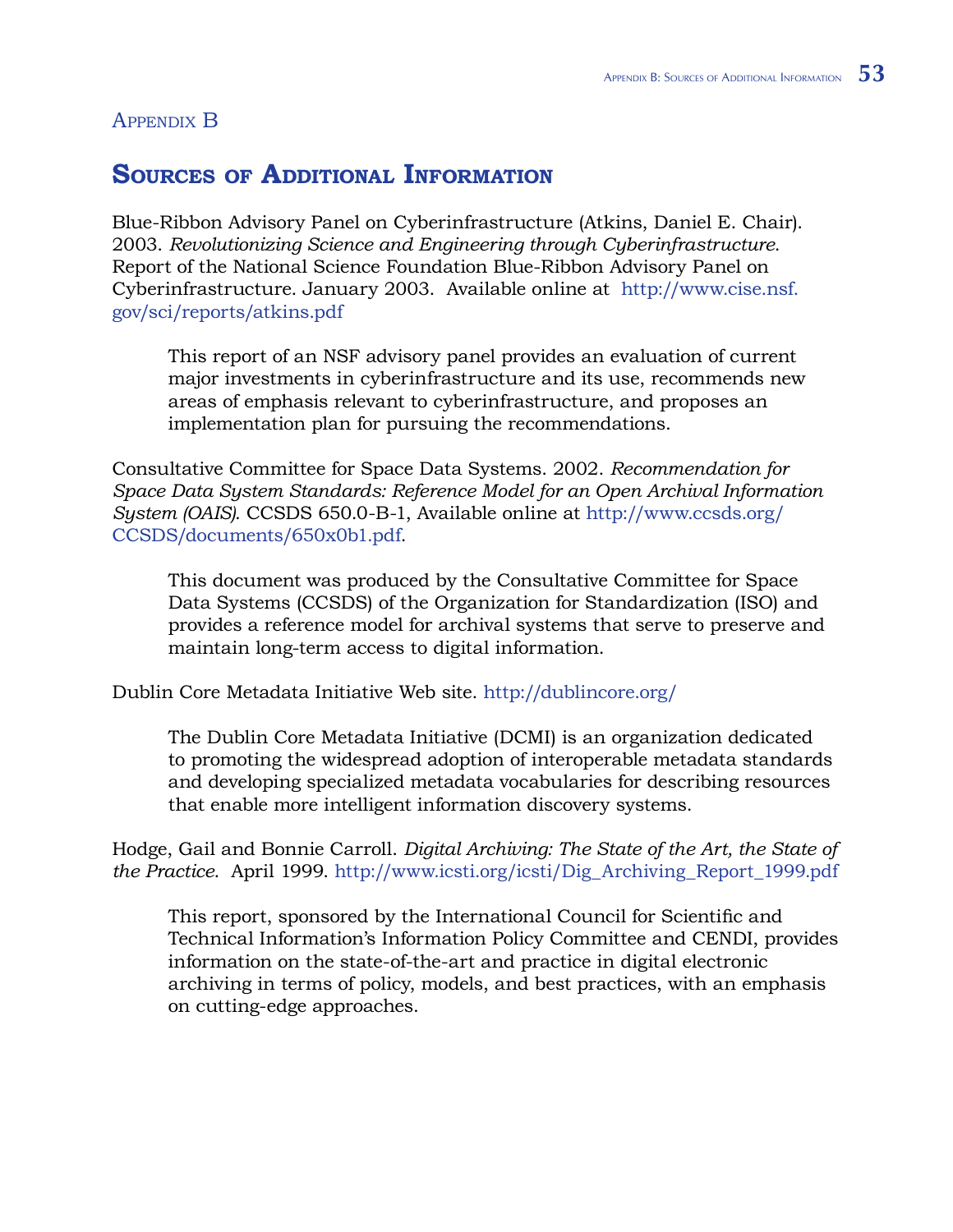Hodge, Gail, and Evelyn Frangakis. 2004. *Digital Preservation and Permanent Access to Scientific Information: The State of the Practice*. CENDI US Federal Information Managers Group. CENDI 2004-3. Available online at: [http://www.icsti.org/icsti/icsti\\_reports.html](http://www.icsti.org/icsti/icsti_reports.html)

This report, by the International Council for Scientific and Technical Information (ICSTI) and the CENDI US Federal Information Managers Group, focuses on operational digital preservation systems specifically in science and technology (S&T). It considers the wide range of digital objects of interest to S&T, including e-journals, technical reports, e-records, project documents, and scientific data.

Inter-university Consortium for Political and Social Research. 2002. *Guide to Social Science Data Preparation and Archiving*. Available online at <http://www.icpsr.umich.edu/access/dataprep.pdf>

This guide is intended to help researchers document their datasets and prepare them for archiving. It describes in detail the processes involved in data creation and management, and in preparing materials for deposit in ICPSR. The project was supported by the Robert Wood Johnson Foundation.

Kurtzman, Howard S., Russell M. Church, and Jonathon D. Crystal. 2002. *Data Archiving for Animal Cognition Research: Report of an NIMH Workshop*. Workshop report available online: [http://www.brown.edu/Departments/Psychology/anicog/](http://www.brown.edu/Departments/Psychology/anicog/dar-25jul02.pdf) [dar-25jul02.pdf.](http://www.brown.edu/Departments/Psychology/anicog/dar-25jul02.pdf) Also published in Animal Learning & Behavior 30 (4), 405-412.

The workshop report provides a set of conclusions and recommendations concerning: (A) the impact of data archiving on research; (B) how to incorporate data archiving into research practice; (C) contents of data archives; (D) technical and archival standards; and (E) organizational, financing, and policy issues.

Lord, Philip, and Alison Macdonald. 2003. *e-Science Curation Report--Data curation for e-Science in the UK: an audit to establish requirements for future curation and provision*. Prepared for the JISC Committee for the Support of Research (JCSR). Twickenham,U.K. The Digital Archiving Consultancy Limited. Available online at: [http://www.jisc.ac.uk/uploaded\\_documents/e-](http://www.jisc.ac.uk/uploaded_documents/e-ScienceReportFinal.pdf)[ScienceReportFinal.pdf](http://www.jisc.ac.uk/uploaded_documents/e-ScienceReportFinal.pdf)

The study examines the current provision and future needs of curation of primary research data in the UK, particularly within the e-Science context.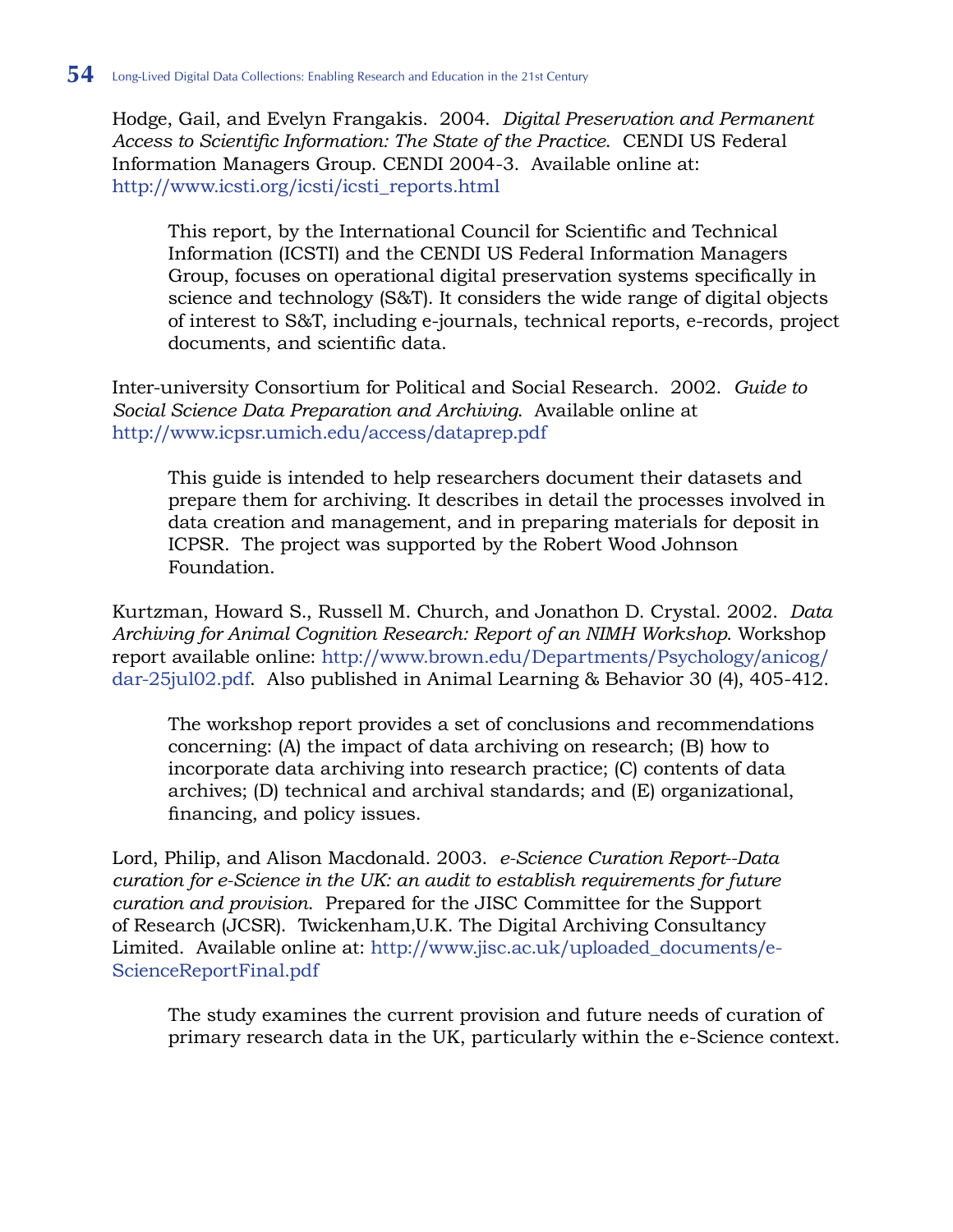Lyman, Peter and Hal R. Varian, *How Much Information?, 2003.* Retrieved from [http://www.sims.berkeley.edu/how-much-info-2003.](http://www.sims.berkeley.edu/how-much-info-2003)

This online study is an attempt to estimate how much new information is created each year. It covers information distributed in four storage media – print, film, magnetic, and optical – and seen or heard in four information flows – telephone, radio and TV, and the Internet.

MacDonald, Alison, and Philip Lord. 2003. *Digital Data Curation Task Force: Report of the Task Force Strategy Discussion Day, Tuesday, 26th November 2002*. Twickenham, U.K.: The Digital Archiving Consultancy. January 2003. Available online at: [http://www.jisc.ac.uk/uploaded\\_documents/CurationTaskForceFinal1.pdf](http://www.jisc.ac.uk/uploaded_documents/CurationTaskForceFinal1.pdf)

This report summarizes the meeting of a United Kingdom task force organized under the auspices of the Joint Information Systems Committee's Committee for the Support of Research. The task force's goal was to define and structure a strategy for the "curation" of primary research data in the UK.

National Research Council. 1995. *Preserving Scientific Data on Our Physical Universe: A New Strategy for Archiving the Nation's Scientific Information Resources*. Washington: National Academy Press.

This report, under the auspices of the Commission on Physical Sciences, Mathematics, and Applications, was initiated at the request of the National Archives and Records Administration (NARA) and the National Oceanic and Atmospheric Administration (NOAA). It defines a set of goals, principles, and priorities, and generic retention criteria for archiving of physical science data.

National Research Council. 2003. *The Role of Scientific and Technical Data and Information in the Public Domain: Proceedings of a Symposium*. Board on International Scientific Organizations. Washington: National Academy Press. Available online at [http://www.nap.edu/books/030908850X/html/](http://www.nap.edu/books/030908850X/html)

This symposium report covers the legal, technical and policy challenges in establishing an effective balance between the benefits of open access and the need for proper protection of intellectual property.

National Science Board. 2003. *Science and Engineering Infrastructure Report for the 21st Century: The Role of the National Science Foundation*. Arlington, VA: National Science Foundation. (NSB-02-190). February 8, 2003. Available online at:<http://www.nsf.gov/nsb/documents/2002/nsb02190/nsb02190.pdf>